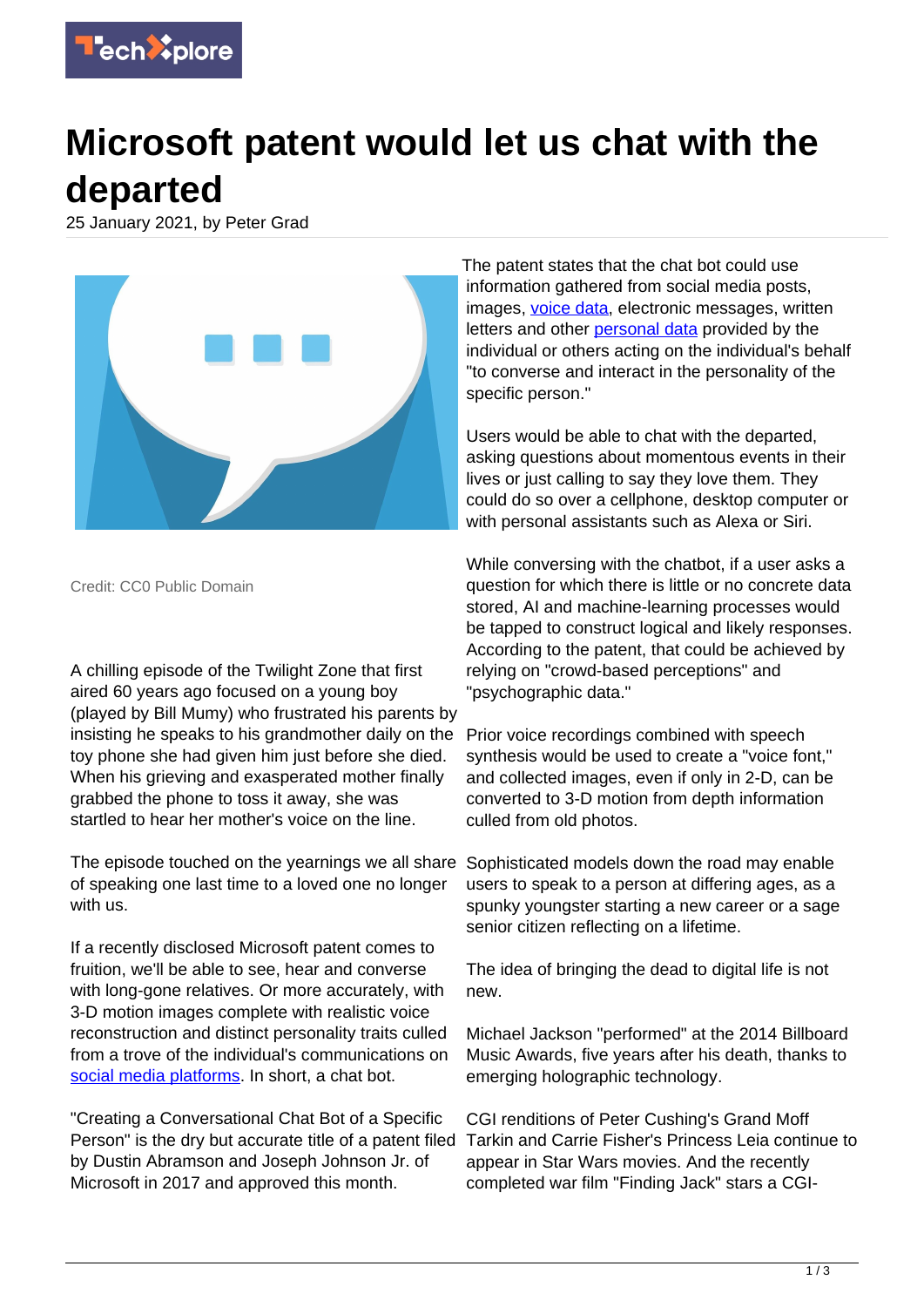

enhanced James Dean, the teen idol who died in a car crash in 1955 at the height of his popularity.

Last fall, Kanye West gave his wife, Kim Kardashian West, a hologram of her late father, a defense attorney in the notorious murder trial of OJ Simpson. The hologram dad "spoke" to Kim about her decision to become a lawyer and carry on his legacy. (It also, not surprisingly, offered effusive praise for Kanye, "the most, most, most, most, most genius man in the whole world.")

Microsoft's proposal differs from those examples. It would be the first time a bot would be equipped with data harvested from social media data.

The idea has caught on in tech circles. Eternime.ai aims to preserve a digital copy of you for further generations. AI avatars armed with memories and stories of participants connect with social media accounts and portable devices that allow it to engage in conversations with relatives.

Similarly, Hereafter AI conducts extensive interviews with individuals and constructs a digital storage bin of information that can be accessed in the future by family members.

The chat bots are not limited to relatives, according to the patent. They can be a "friend, a relative, an acquaintance, a celebrity, a fictional character, a historical figure," or even "a random entity."

The concept is certain to raise ethical issues. Without clear permission to use specific types of data, who will establish the boundaries of what personal data and imagery is appropriate to use, potentially for eternity? What checks on accuracy will there be? And what about "deep fakes" in which realistic avatars are produced by political enemies or criminal enterprises attempting to fool targeted audiences?

All we know is that if a child or other relative of yours is chatting on a cellphone with a deceased family member or friend, there's no longer any reason to be alarmed.

 **More information:** [Creating a conversational](https://pdfpiw.uspto.gov/.piw?PageNum=0&docid=10853717&IDKey=6E72242A6301&HomeUrl=http%3A%2F%2Fpatft.uspto.gov%2Fnetacgi%2Fnph-Parser%3FSect1%3DPTO2%2526Sect2%3DHITOFF%2526p%3D1%2526u%3D%25252Fnetahtml%25252FPTO%25252Fsearch-bool.html%2526r%3D31%2526f%3DG%2526l%3D50%2526co1%3DAND%2526d%3DPTXT%2526s1%3Dmicrosoft.ASNM.%2526OS%3DAN%2Fmicrosoft%2526RS%3DAN%2Fmicrosoft) [chatbot of a specific person](https://pdfpiw.uspto.gov/.piw?PageNum=0&docid=10853717&IDKey=6E72242A6301&HomeUrl=http%3A%2F%2Fpatft.uspto.gov%2Fnetacgi%2Fnph-Parser%3FSect1%3DPTO2%2526Sect2%3DHITOFF%2526p%3D1%2526u%3D%25252Fnetahtml%25252FPTO%25252Fsearch-bool.html%2526r%3D31%2526f%3DG%2526l%3D50%2526co1%3DAND%2526d%3DPTXT%2526s1%3Dmicrosoft.ASNM.%2526OS%3DAN%2Fmicrosoft%2526RS%3DAN%2Fmicrosoft)

© 2021 Science X Network